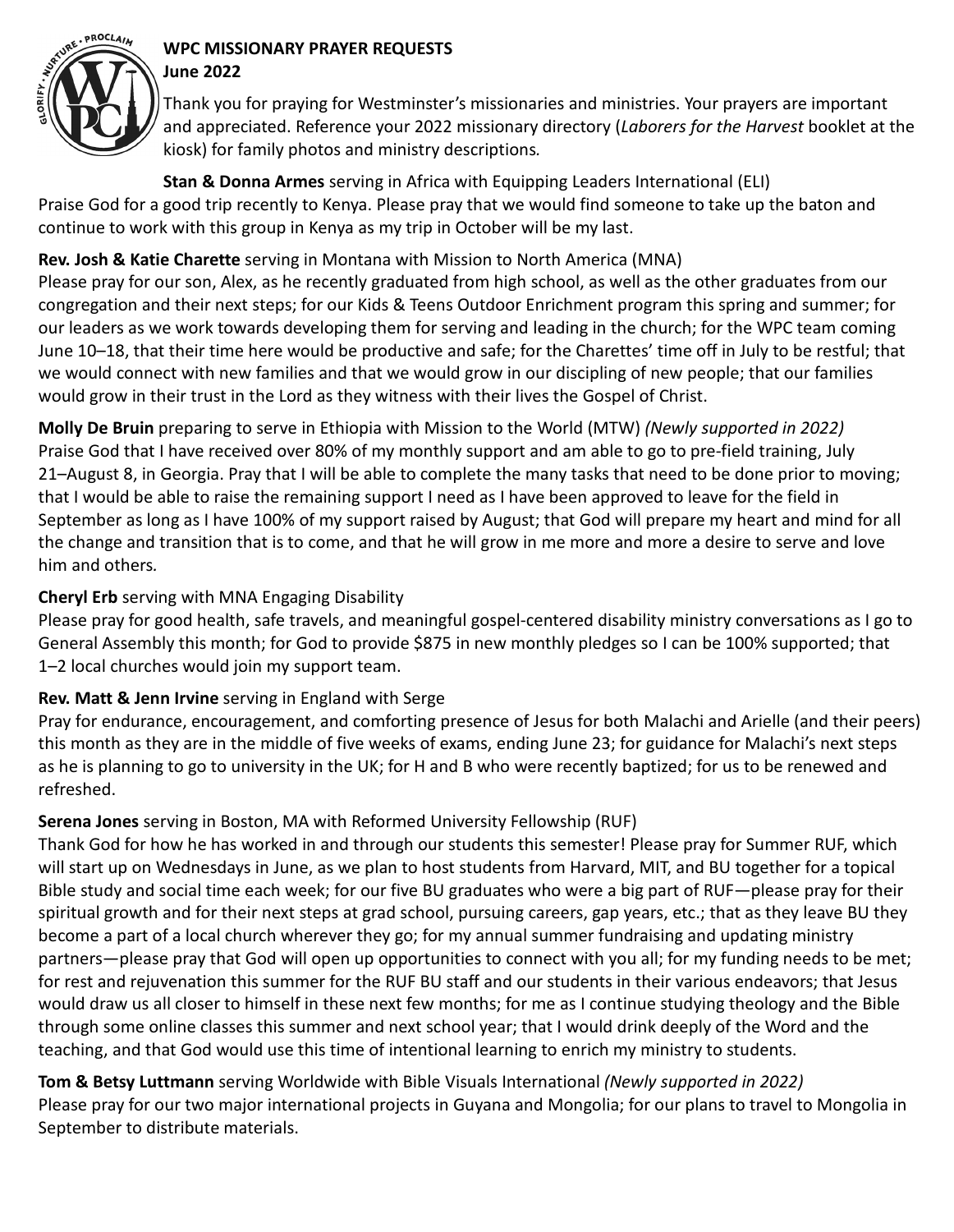#### **Dan & Janet McBride** serving in Africa with MTW

We are happy to report and praising the Lord that Dan's blood test in May showed "No Evidence of Disease" and sixteen months after radiation treatments his oncologist was now able to say, "It appears that you have had a good response to the treatment"! Pray that the Lord would enable us to facilitate our national partners in Senegal, Guinea Bissau, Ivory Coast, Burkina Faso, Sierra Leone, and the Gambia to move forward with the objective of raising up and training ruling elders, that the local churches across the region would continue to develop and endure; for our member care ministry to a missionary family who experienced significant trauma and sadness from the impoverishing impact of COVID lockdown measures on the community they served resulting in a return to the U.S. earlier than planned; for continued emotional and spiritual healing and for the adjustment of this family from African village life to American suburban life.

**Rev. Shibu & Mary Oommen** serving in the U.S. with Evangelism Explosion & REF *(Newly supported in 2022)* That we all would seek open doors for sharing the gospel; for Shibu's father in India as he mourns the loss of his wife of 65 years; for Mike, Jerad, and Nancy, who all made faith commitments recently; for training coming up in Warminster on June 18.

**Rev. Chris & Kelsey Peter** serving at Millersville University with Reformed University Fellowship (RUF) Pray for the students coming to Millersville this fall, that God would be working in their hearts this summer to give them a desire to know Him and be a part of Christian community; that our new student leaders would be well prepared to welcome in new students this fall; for our new intern, Larissa, as she raises money this summer and prepares to move to Millersville.

# **Ben & Lydia Swarr** serving in Pennsylvania with Fellowship of Christian Athletes

Praise God for the assistance of my summer intern, Hayden—he has been doing a phenomenal job helping me out, and I have really enjoyed having him on board; that we already have more registrants for our camp this year than our Recharge event last year. Please pray that wrestlers would continue to sign up, as we still have spots left; that campers would be open and receptive to the gospel; that we would be successful in following up with campers and coaches that attend camp and that relationships would be born out of this event; for the continued safety of our Ukrainian FCA staff and their families.

# **Rev. Gary & Lois Watanabe** serving in Japan with MTW

Please pray for the twelve church planters Gary coaches monthly in Japan and three other countries; a monthly training of a dozen or so pastors and their wives in the Gospel to Okinawa church planting network; for three seminary courses Gary will be teaching at various times this year; for the seminary in Ukraine which has strategically trained pastors and leaders for the whole Eastern European region as their future remains uncertain; for the family of Jayson Kyle—our team leader, mentor, and friend for over 35 years—as he passed away in March.

# **Rev. J.G. & Daryl Zoellner** serving in Canada with MNA

Please pray for J.G. as he preaches many times this summer—for faithful, vigorous grace-filled messages which highlight our Lord, draw new people to Christ, and encourage disciples of Jesus; for wisdom to make plans for a teaching time in Africa in Winter 2023; for our discipleship group as we take a break in July but resume again in August—our prayer is for the participants to have a clear idea of the way of salvation.

#### **A Woman's Concern**

Please pray for \*Alice who was originally abortion-minded but was much farther along in her pregnancy than she realized and has now decided to parent—pray that her upcoming delivery goes smoothly, and that she is able to embrace both the happiness and trials of motherhood with joy; for \*Rose, who is considering abortion as she is married with a 4-month-old baby and does not feel equipped to handle another child—pray that she and her husband might be open to this baby and that they choose life for this child; for several women in need of emergency material assistance due to the formula shortage; for an abundance of love and support from their families and communities, and that we may be able to continue serving our clients to the best of our ability.